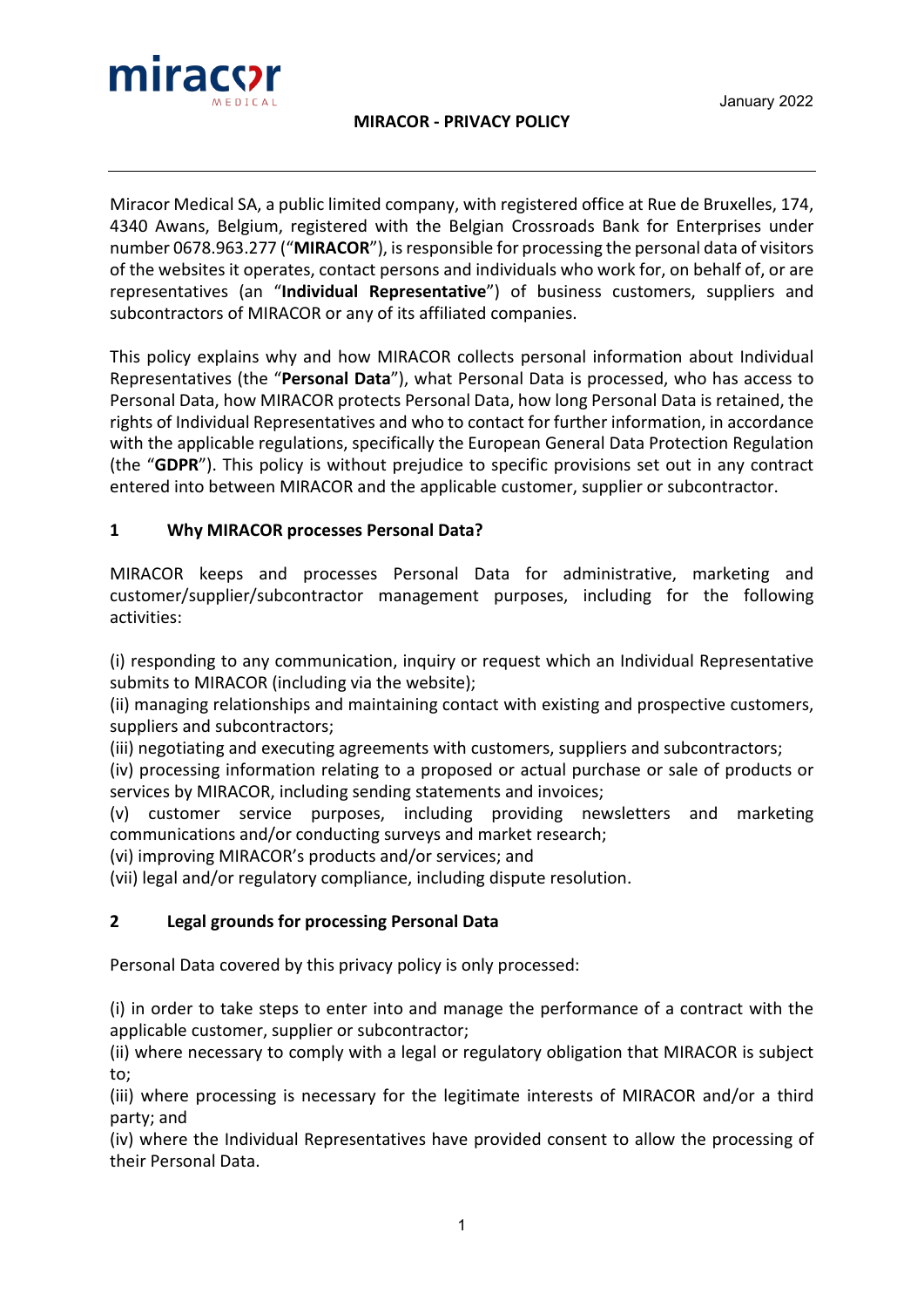

The nature in which MIRACOR and/or a third-party processes Personal Data for legitimate interests is in principle to communicate with Individual Representative(s) from time to time regarding products, services or events offered by MIRACOR or other communications such as research and insights that may be of interest to the relevant business customer, supplier or subcontractor.

## **3 Categories of Personal Data processed**

Personal Data is all personal information relating to an identified or identifiable natural person who is an Individual Representative. For the abovementioned purposes, the processing of Personal Data includes the following categories:

(i) personal identification data, such as name and address;

(ii) electronic identification data, such as email address, phone number, IP address and online identifiers/cookies obtained through website use;

(iii) employment related data, such as job title, related employer and dealings with MIRACOR or the applicable customer, supplier or subcontractor;

(iv) personal details, such as the date of birth, language, nationality and gender;

(v) photographs and audio-visual recordings;

(vi) information on the nature of the interest the Individual Representative has shown in MIRACOR and its projects,

(vii) participation to events (including family members as the case may be); and (viii) survey data.

In addition, to comply with legal and regulatory obligations regarding trade control, antimoney laundering and/or bribery and corruption laws, MIRACOR may carry out screening on potential or existing counter-parties before any contract is entered into and on a periodic basis during the term of the contract. This screening takes place against publicly available or government issued sanctions lists and media sources and would include relevant individuals such as directors, officers and key stakeholders. This data may include Personal Data regarding suspected and actual criminal behaviour, criminal records or proceedings regarding criminal or unlawful behaviour but only for the purposes of ensuring MIRACOR's compliance with legal and regulatory obligations and/or to the extent permitted or required by local law. No automated decision-making results from such screening

### **4 Where Personal Data comes from**

Where an Individual Representative contacts MIRACOR, Personal Data will likely come directly from the individual concerned. MIRACOR may also contact an Individual Representative for prospective purposes if initial contact information has not been obtained directly from such individual, including receiving such information from publicly available sources or any referrals from other customers, suppliers or subcontractors of MIRACOR. During the course of the business relationship, the individual concerned or another representative of the applicable customer, supplier or subcontractor will provide MIRACOR with further information as needed for the management of the business relationship with such customer, supplier or subcontractor. MIRACOR may also receive or generate data relating to an Individual Representative from other customers, suppliers, subcontractors or those to whom such individual communicates by email or other systems.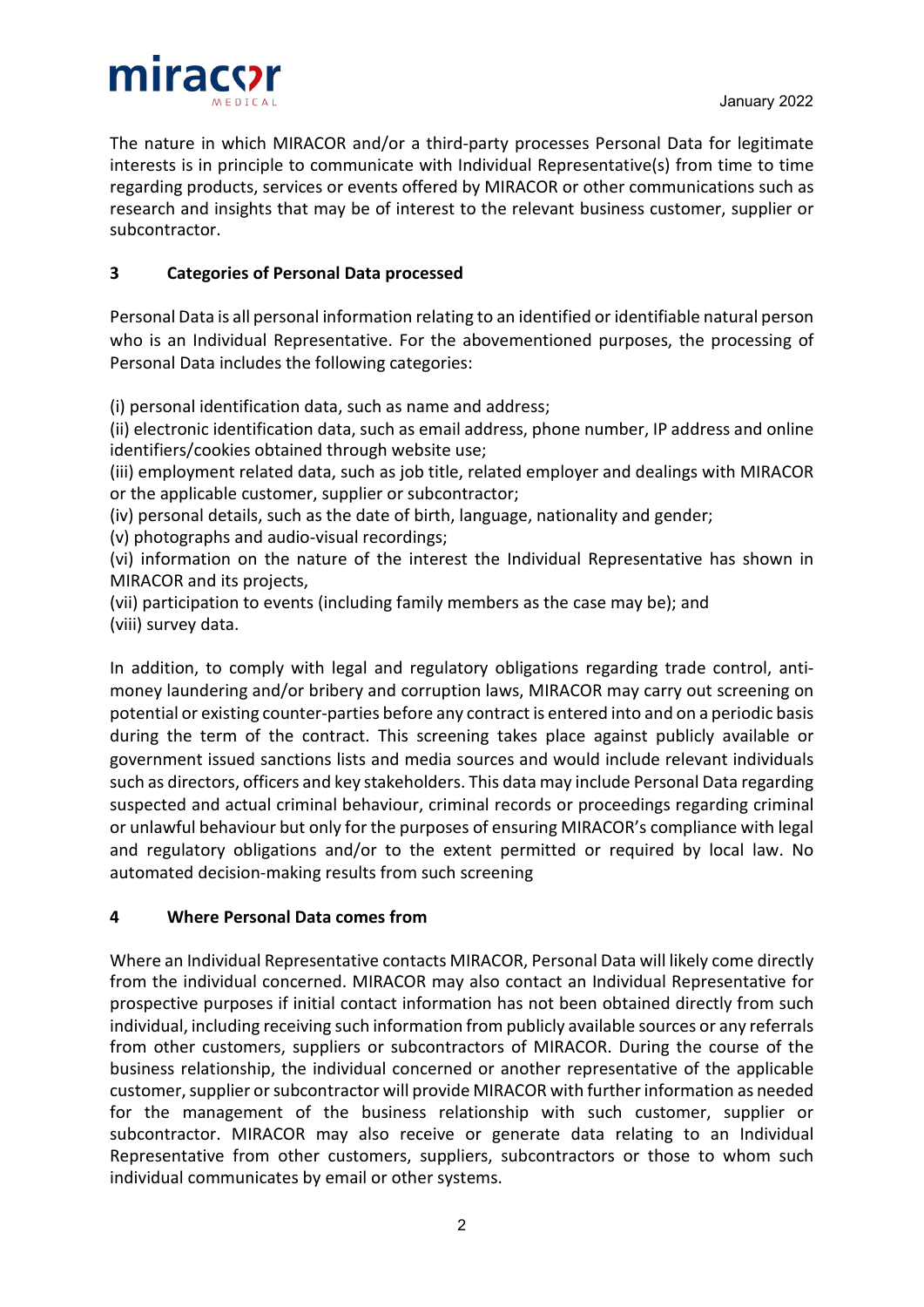

The Personal Data collected directly or indirectly by MIRACOR is required to fulfil legal requirements and/or to enter into a contract and maintain contact with a customer, supplier or subcontractor for the duration of the business relationship. Failure to provide MIRACOR with required information will negatively affect MIRACOR's ability to communicate with an Individual Representative of a customer, supplier or subcontractor (including the ability to provide any applicable electronic newsletters if Individual Representatives do not wish to share their email address), MIRACOR's ability to enter into a contract with the applicable customer, supplier, subcontractor or continue the performance of a contract once entered into without access to necessary Personal Data.

# **5 Who has access to Personal Data**

For the abovementioned purposes, Personal Data may, on a need-to-know basis, be disclosed to, and possibly even processed by:

(i) the Individual Representatives themselves or other individuals employed by or representing the applicable customer, supplier or subcontractor;

(ii) MIRACOR's personnel;

(iii) authorized third-party agents, service providers, professional advisors and/or subcontractors of MIRACOR; and

(iv) government, regulatory bodies and/or public authorities where it is necessary to comply with legal or regulatory obligations which MIRACOR is subject to or as permitted by applicable local law

# **6 Personal Data transferred Internationally**

MIRACOR may transfer information about its customers, suppliers or subcontractors for purposes connected with the management of the MIRACOR's business. It may also be necessary in limited circumstances to transfer Personal Data abroad or to an international organisation to process and/or store this information to comply with its legal or contractual requirements. For transfers of data internationally, MIRACOR has implemented appropriate safeguards in line with GDPR requirements.

### **7 Retention of Personal Data**

Personal Data will be retained no longer than necessary for the processing purposes described in this privacy policy. Personal Data provided in respect of a contact of an Individual Representative is retained no longer than a normal sales cycle length. Where a contract is entered into with a customer, supplier or subcontractor, typically (and unless otherwise stated in other related documents for specific categories of data) Personal Data will be retained during the term of the contract as well as following the expiration or termination of the contract for as long as there may be legal liability for which the use of Personal Data may be relevant, taking into consideration the applicable statutory periods of limitation and legal retention obligations. Information may be retained for a shorter period of time where an Individual Representative objects to the processing of his Personal Data and there is no longer a legitimate purpose to retain such information.